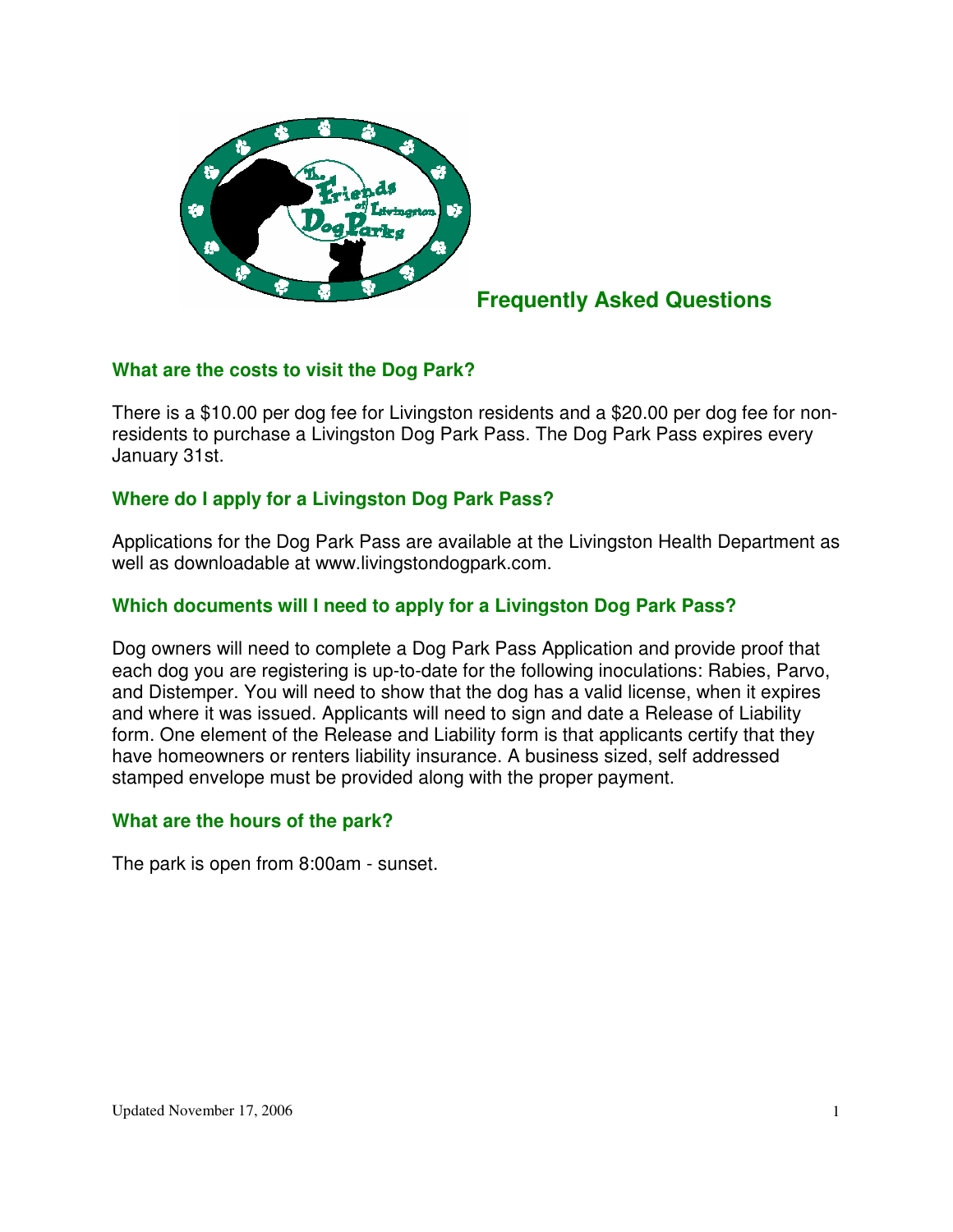## **Where is the park located?**

East Hills Park is located in Livingston, NJ, on the east side of Shrewsbury Drive, between Route 10 (East Mount Pleasant Avenue) and Northfield Road.

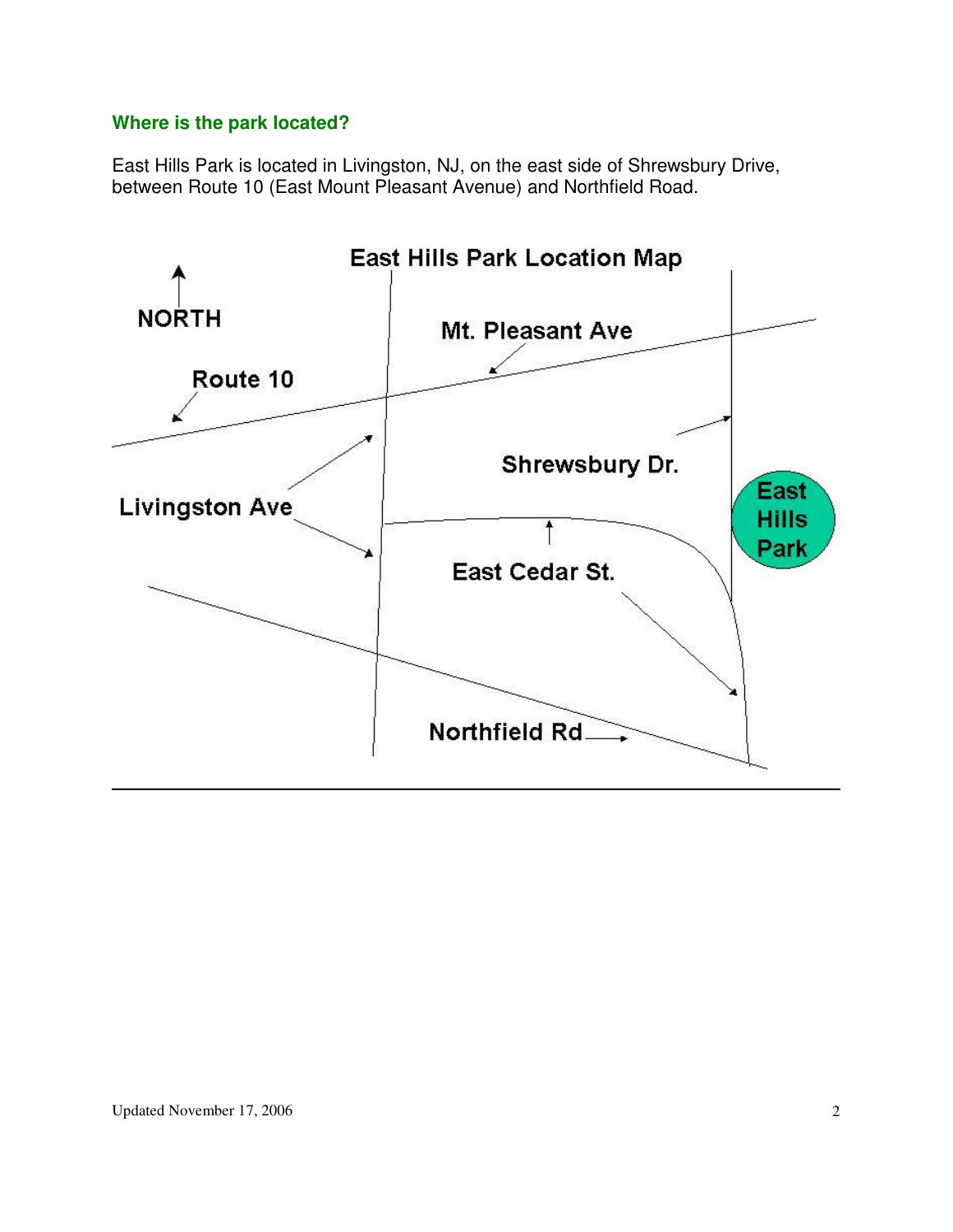## **What are the rules of the Dog Park?**

### **LIVINGSTON DOG PARK RULES AND REGULATIONS**

- Use at your own risk. Dog owners are responsible and liable for the actions and behavior of their dogs at all times.
- All dogs must wear a valid license and a *Livingston Dog Park Pass.* Dog owners must contact the Livingston Health Department at 973-535-7961 to apply for a Dog Park Pass. Dog Park Passes are not transferable to other dogs.
- Limit of 2 dogs per adult. Dogs must be accompanied by an adult 18 years or older at all times.
- Dogs must be kept on leash until inside the gated area.
- No spiked, pronged, or choke collars allowed
- No puppies younger than 4 months old.
- No children under age 10 allowed inside the fence; all children must be accompanied by an adult.
- Owners are required to clean up after their dog. Waste bags are provided.
- Dogs must be removed from the park at first sign of aggression.
- Female dogs in heat are prohibited.
- No food allowed
- Small dog park is limited to dogs weighing 25 pounds or lighter; large dog park is open to dogs of all sizes.
- Park may be closed for maintenance without prior notice.<br>• No smoking allowed.
- No smoking allowed.
- Hours: 8:00am sunset
- Dog owners who fail to comply with the above rules and regulations may receive a summons up to \$1000. Ordinance No. 29-2003

### **How will the rules be enforced?**

The rules will be enforced by dog park monitors as well as the Livingston Animal Control Officer. For everyone's protection, those who use the Dog Park without a Dog Park Pass, or who transfer a Dog Park Pass, risk a fine of up to \$1000. This penalty may also be imposed for violators of any of the Dog Park Rules which are part of the Dog Park Pass Application.

### **How can I support the Dog Park?**

Much of the funding for the Dog Park has been made through individual contributions. Dog owners are encouraged to support the Livingston Dog Park. Your tax deductible donation should be made payable to *The Friends of Livingston Dog Parks* and mailed to the P.O. Box 2251, Livingston, NJ 07039. We thank you in advance for your support.